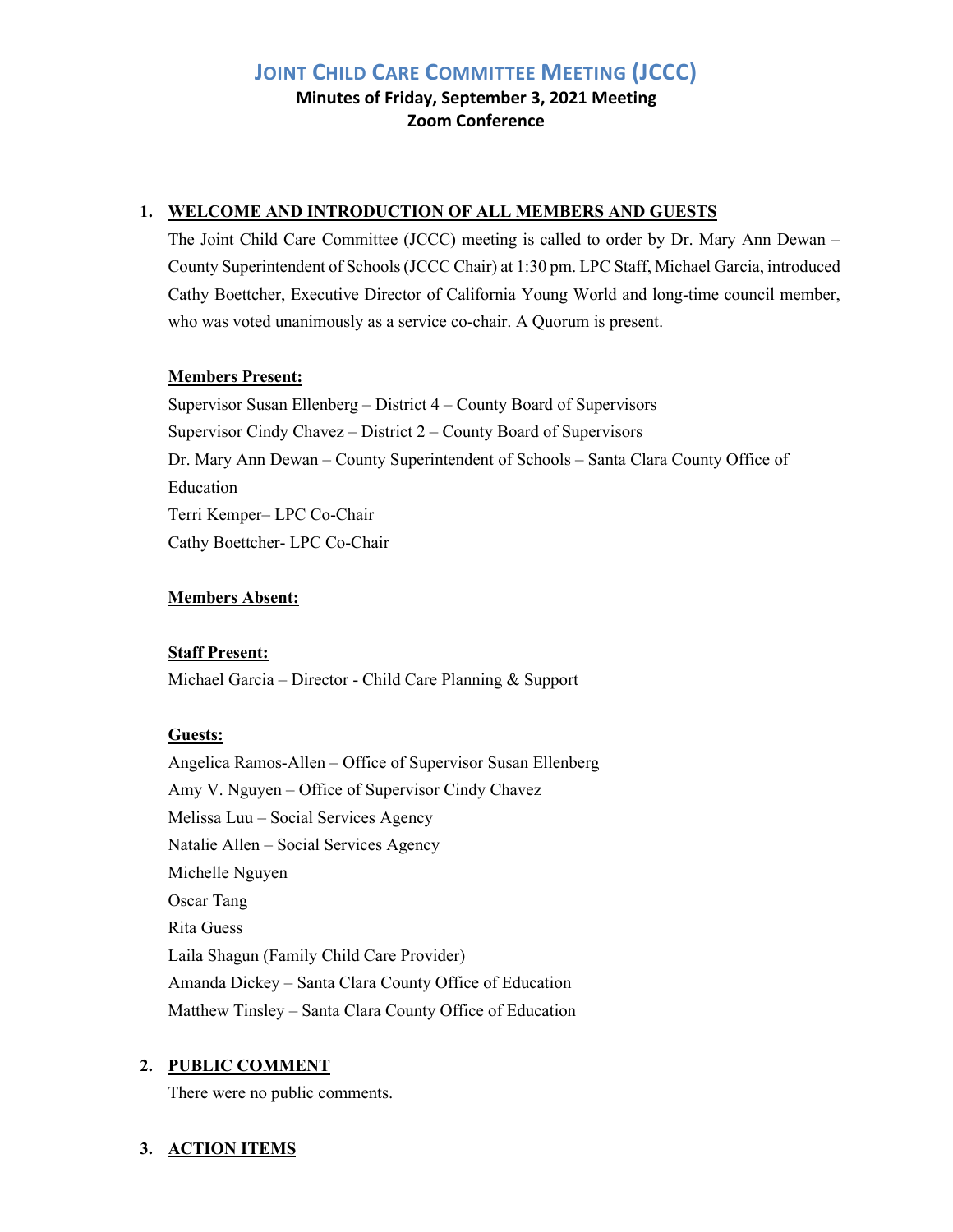# **JOINT CHILD CARE COMMITTEE MEETING (JCCC) Minutes of Friday, September 3, 2021 Meeting**

**Zoom Conference**

#### **Approval of Minutes from the June 11, 2021 Meeting:**

On Committee consensus, it is ordered that the minutes of the June 11, 2021 meeting be approved. Supervisor Ellenberg motioned to approve the minutes, and Supervisor Chavez seconded, while Cathy Boettcher abstained. Motion was passed and carried.

### **4. INFORMATION ITEMS**

### **Update on LPC Summer Retreat, August 27**

LPC Staff, Michael Garcia, shared that although held virtually with a shorter agenda, the LPC Summer Retreat was well attended and received. The first presentation topic of the day, *Centering the workforce: A Necessary Approach for ECE Leaders to Counter Systemic and Racial Inequities in ECE by* Dr. Ashley Williams and Hopeton Hess with the Center for the Study of Child Care Employment Institute for Research on Labor and Employment at Berkeley discussed the inequities, wage gap disparities, recommendations and other ways the LPC can become involved.

LPC Co-chair Terri Kemper shared that Dr. Williams' presentation was timely and helped set the tone of the work of the LPC, especially in talking about racial and socioeconomic inequities and how their embedded within our system, as council members talk through goals for the upcoming year. In the latter part of the Retreat, Amanda Dickey, also present today, covered the latest in the State budget and legislation. The council concluded the retreat with subcommittee work. Data, Workforce, and Communications and Outreach were tasked with planning the next six months leading up to the winter retreat scheduled for January 2022.

#### **Update on the State Budget**

Amanda Dickey, Director of Government Relations with Santa Clara County Office of Education, updated the group on the state budget and additional investments anticipated in the early care and education world. Ms. Dickey offered a condensed description of the available grants, some guaranteed, such as PreK Planning Grant, and other competitive grants available through the RFA process, i.e., full-day preschool grants, along with the different funding streams. To date, there have been multiple conversations between partners to continue to grow partnerships and produce a competitive application. Ms. Dickey continued with additional investments coming through the State, such as before and after school programs and TK expansion, which is key in our County as it is the only state-subsidized program with no income threshold.